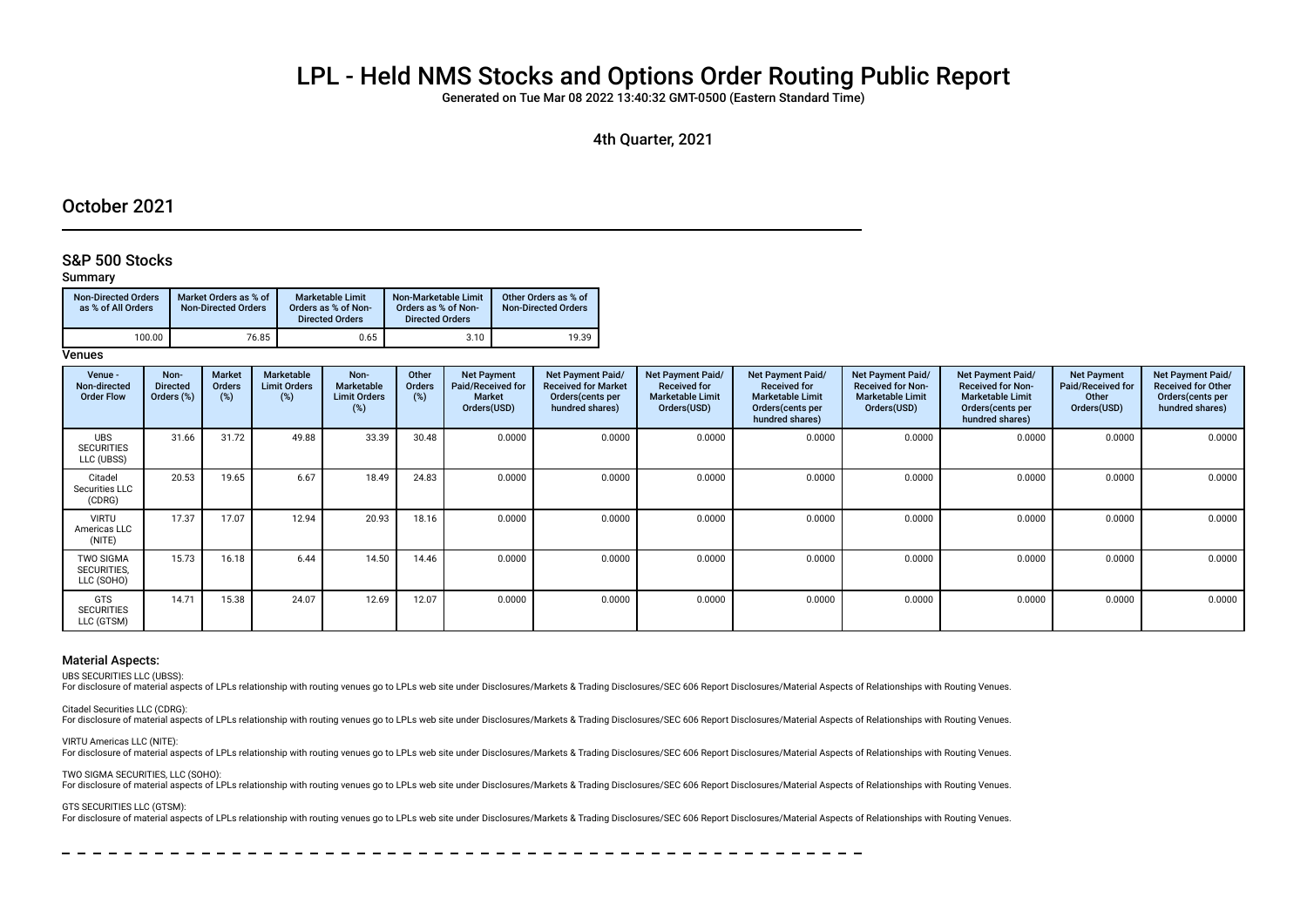# October 2021

# Non-S&P 500 Stocks

Summary

| <b>Non-Directed Orders</b><br>as % of All Orders | Market Orders as % of<br><b>Non-Directed Orders</b> | <b>Marketable Limit</b><br>Orders as % of Non-<br><b>Directed Orders</b> | Non-Marketable Limit<br>Orders as % of Non-<br><b>Directed Orders</b> | Other Orders as % of<br><b>Non-Directed Orders</b> |
|--------------------------------------------------|-----------------------------------------------------|--------------------------------------------------------------------------|-----------------------------------------------------------------------|----------------------------------------------------|
| 100.00                                           | 82.35                                               | 1.53                                                                     | 3.40                                                                  | 12.72                                              |

**Venues** 

| Venue -<br>Non-directed<br><b>Order Flow</b>  | Non-<br><b>Directed</b><br>Orders (%) | <b>Market</b><br><b>Orders</b><br>$(\%)$ | Marketable<br><b>Limit Orders</b><br>(%) | Non-<br><b>Marketable</b><br><b>Limit Orders</b><br>(%) | Other<br><b>Orders</b><br>(%) | <b>Net Payment</b><br>Paid/Received for<br>Market<br>Orders(USD) | Net Payment Paid/<br><b>Received for Market</b><br>Orders (cents per<br>hundred shares) | Net Payment Paid/<br><b>Received for</b><br><b>Marketable Limit</b><br>Orders(USD) | <b>Net Payment Paid/</b><br><b>Received for</b><br><b>Marketable Limit</b><br>Orders (cents per<br>hundred shares) | Net Payment Paid/<br><b>Received for Non-</b><br><b>Marketable Limit</b><br>Orders(USD) | Net Payment Paid/<br><b>Received for Non-</b><br><b>Marketable Limit</b><br>Orders (cents per<br>hundred shares) | <b>Net Payment</b><br>Paid/Received for<br>Other<br>Orders(USD) | Net Payment Paid/<br><b>Received for Other</b><br>Orders (cents per<br>hundred shares) |
|-----------------------------------------------|---------------------------------------|------------------------------------------|------------------------------------------|---------------------------------------------------------|-------------------------------|------------------------------------------------------------------|-----------------------------------------------------------------------------------------|------------------------------------------------------------------------------------|--------------------------------------------------------------------------------------------------------------------|-----------------------------------------------------------------------------------------|------------------------------------------------------------------------------------------------------------------|-----------------------------------------------------------------|----------------------------------------------------------------------------------------|
| Citadel<br>Securities LLC<br>(CDRG)           | 67.05                                 | 69.11                                    | 57.36                                    | 55.41                                                   | 57.91                         | 0.0000                                                           | 0.0000                                                                                  | 0.0000                                                                             | 0.0000                                                                                                             | 0.0000                                                                                  | 0.0000                                                                                                           | 0.0000                                                          | 0.0000                                                                                 |
| <b>UBS</b><br><b>SECURITIES</b><br>LLC (UBSS) | 14.06                                 | 12.78                                    | 12.64                                    | 22.22                                                   | 20.33                         | 0.0000                                                           | 0.0000                                                                                  | 0.0000                                                                             | 0.0000                                                                                                             | 0.0000                                                                                  | 0.0000                                                                                                           | 0.0000                                                          | 0.0000                                                                                 |
| <b>VIRTU</b><br>Americas LLC<br>(NITE)        | 10.45                                 | 9.44                                     | 22.20                                    | 11.32                                                   | 15.38                         | 0.0000                                                           | 0.0000                                                                                  | 0.0000                                                                             | 0.0000                                                                                                             | 0.0000                                                                                  | 0.0000                                                                                                           | 0.0000                                                          | 0.0000                                                                                 |
| <b>GTS</b><br><b>SECURITIES</b><br>LLC (GTSM) | 8.44                                  | 8.67                                     | 7.80                                     | 11.05                                                   | 6.38                          | 0.0000                                                           | 0.0000                                                                                  | 0.0000                                                                             | 0.0000                                                                                                             | 0.0000                                                                                  | 0.0000                                                                                                           | 0.0000                                                          | 0.0000                                                                                 |

### Material Aspects:

Citadel Securities LLC (CDRG):

For disclosure of material aspects of LPLs relationship with routing venues go to LPLs web site under Disclosures/Markets & Trading Disclosures/SEC 606 Report Disclosures/Material Aspects of Relationships with Routing Venu

UBS SECURITIES LLC (UBSS):

For disclosure of material aspects of LPLs relationship with routing venues go to LPLs web site under Disclosures/Markets & Trading Disclosures/SEC 606 Report Disclosures/Material Aspects of Relationships with Routing Venu

VIRTU Americas LLC (NITE):

For disclosure of material aspects of LPLs relationship with routing venues go to LPLs web site under Disclosures/Markets & Trading Disclosures/SEC 606 Report Disclosures/Material Aspects of Relationships with Routing Venu

GTS SECURITIES LLC (GTSM):

For disclosure of material aspects of LPLs relationship with routing venues go to LPLs web site under Disclosures/Markets & Trading Disclosures/SEC 606 Report Disclosures/Material Aspects of Relationships with Routing Venu

# October 2021

**Options** 

Summary

| <b>Non-Directed Orders</b><br>as % of All Orders | Market Orders as % of<br><b>Non-Directed Orders</b> | <b>Marketable Limit</b><br>Orders as % of Non-<br><b>Directed Orders</b> | Non-Marketable Limit<br>Orders as % of Non-<br><b>Directed Orders</b> | Other Orders as % of<br><b>Non-Directed Orders</b> |
|--------------------------------------------------|-----------------------------------------------------|--------------------------------------------------------------------------|-----------------------------------------------------------------------|----------------------------------------------------|
| 100.00                                           | 45.94                                               | 4.78                                                                     | 38.33                                                                 | 10.96                                              |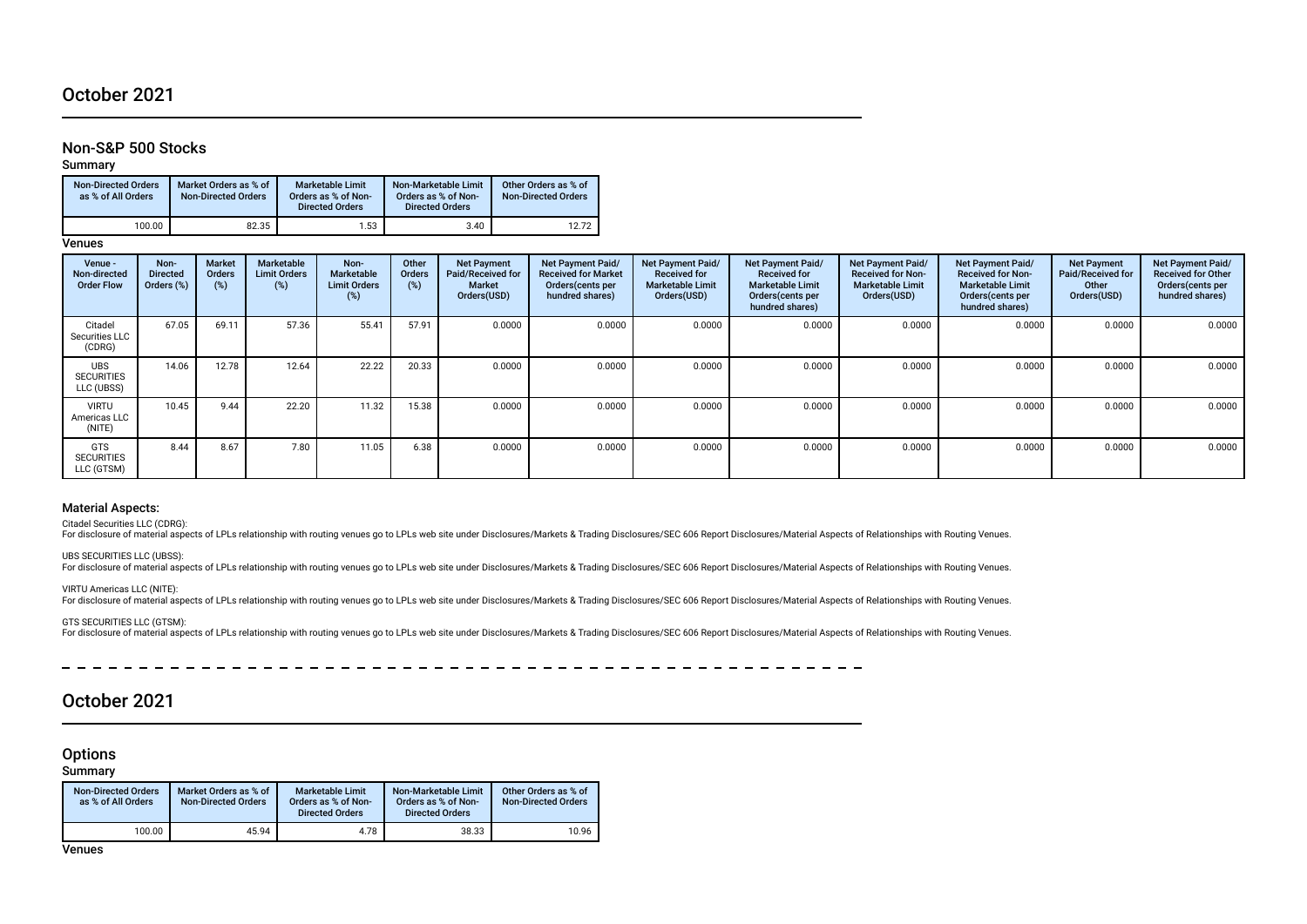| Venue -<br>Non-directed<br><b>Order Flow</b> | Non-<br><b>Directed</b><br>Orders (%) | <b>Market</b><br>Orders<br>(%) | Marketable<br><b>Limit Orders</b><br>(%) | Non-<br>Marketable<br><b>Limit Orders</b><br>(%) | Other<br><b>Orders</b><br>$(\%)$ | <b>Net Payment</b><br><b>Paid/Received for</b><br>Market<br>Orders(USD) | Net Payment Paid/<br><b>Received for Market</b><br>Orders (cents per<br>hundred shares) | Net Payment Paid/<br><b>Received for</b><br><b>Marketable Limit</b><br>Orders(USD) | <b>Net Payment Paid/</b><br><b>Received for</b><br><b>Marketable Limit</b><br>Orders (cents per<br>hundred shares) | <b>Net Payment Paid/</b><br><b>Received for Non-</b><br><b>Marketable Limit</b><br>Orders(USD) | Net Payment Paid/<br><b>Received for Non-</b><br><b>Marketable Limit</b><br>Orders (cents per<br>hundred shares) | <b>Net Payment</b><br><b>Paid/Received for</b><br>Other<br>Orders(USD) | Net Payment Paid/<br><b>Received for Other</b><br>Orders (cents per<br>hundred shares) |
|----------------------------------------------|---------------------------------------|--------------------------------|------------------------------------------|--------------------------------------------------|----------------------------------|-------------------------------------------------------------------------|-----------------------------------------------------------------------------------------|------------------------------------------------------------------------------------|--------------------------------------------------------------------------------------------------------------------|------------------------------------------------------------------------------------------------|------------------------------------------------------------------------------------------------------------------|------------------------------------------------------------------------|----------------------------------------------------------------------------------------|
| Citadel<br>Securities LLC<br>(CDRG)          | 75.05                                 | 74.47                          | 72.10                                    | 75.42                                            | 77.46                            | 0.0000                                                                  | 0.0000                                                                                  | 0.0000                                                                             | 0.0000                                                                                                             | 0.0000                                                                                         | 0.0000                                                                                                           | 0.0000                                                                 | 0.0000                                                                                 |
| Susquehanna<br>Investment<br>Group (SIGL)    | 24.95                                 | 25.53                          | 27.90                                    | 24.58                                            | 22.54                            | 0.0000                                                                  | 0.0000                                                                                  | 0.0000                                                                             | 0.0000                                                                                                             | 0.0000                                                                                         | 0.0000                                                                                                           | 0.0000                                                                 | 0.0000                                                                                 |

Citadel Securities LLC (CDRG):

For disclosure of material aspects of LPLs relationship with routing venues go to LPLs web site under Disclosures/Markets & Trading Disclosures/SEC 606 Report Disclosures/Material Aspects of Relationships with Routing Venu

Susquehanna Investment Group (SIGL):

For disclosure of material aspects of LPLs relationship with routing venues go to LPLs web site under Disclosures/Markets & Trading Disclosures/SEC 606 Report Disclosures/Material Aspects of Relationships with Routing Venu

# November 2021

# S&P 500 Stocks

## Summary

| <b>Non-Directed Orders</b><br>as % of All Orders | Market Orders as % of<br><b>Non-Directed Orders</b> | Marketable Limit<br>Orders as % of Non-<br><b>Directed Orders</b> | Non-Marketable Limit<br>Orders as % of Non-<br><b>Directed Orders</b> | Other Orders as % of<br><b>Non-Directed Orders</b> |
|--------------------------------------------------|-----------------------------------------------------|-------------------------------------------------------------------|-----------------------------------------------------------------------|----------------------------------------------------|
| 100.00                                           | 78.08                                               | 0.43                                                              | 3.10                                                                  | 18.40                                              |

### **Venues**

| Venue -<br>Non-directed<br><b>Order Flow</b>  | Non-<br><b>Directed</b><br>Orders (%) | <b>Market</b><br>Orders<br>(%) | <b>Marketable</b><br><b>Limit Orders</b><br>(%) | Non-<br><b>Marketable</b><br><b>Limit Orders</b><br>(%) | Other<br><b>Orders</b><br>(%) | <b>Net Payment</b><br>Paid/Received for<br>Market<br>Orders(USD) | <b>Net Payment Paid/</b><br><b>Received for Market</b><br>Orders (cents per<br>hundred shares) | Net Payment Paid/<br><b>Received for</b><br><b>Marketable Limit</b><br>Orders(USD) | Net Payment Paid/<br><b>Received for</b><br><b>Marketable Limit</b><br>Orders (cents per<br>hundred shares) | Net Payment Paid/<br><b>Received for Non-</b><br><b>Marketable Limit</b><br>Orders(USD) | Net Payment Paid/<br><b>Received for Non-</b><br><b>Marketable Limit</b><br>Orders (cents per<br>hundred shares) | <b>Net Payment</b><br><b>Paid/Received for</b><br>Other<br>Orders(USD) | Net Payment Paid/<br><b>Received for Other</b><br>Orders (cents per<br>hundred shares) |
|-----------------------------------------------|---------------------------------------|--------------------------------|-------------------------------------------------|---------------------------------------------------------|-------------------------------|------------------------------------------------------------------|------------------------------------------------------------------------------------------------|------------------------------------------------------------------------------------|-------------------------------------------------------------------------------------------------------------|-----------------------------------------------------------------------------------------|------------------------------------------------------------------------------------------------------------------|------------------------------------------------------------------------|----------------------------------------------------------------------------------------|
| <b>UBS</b><br><b>SECURITIES</b><br>LLC (UBSS) | 32.35                                 | 32.16                          | 14.68                                           | 38.31                                                   | 32.50                         | 0.0000                                                           | 0.0000                                                                                         | 0.0000                                                                             | 0.0000                                                                                                      | 0.0000                                                                                  | 0.0000                                                                                                           | 0.0000                                                                 | 0.0000                                                                                 |
| Citadel<br>Securities LLC<br>(CDRG)           | 19.06                                 | 18.40                          | 19.70                                           | 14.74                                                   | 22.57                         | 0.0000                                                           | 0.0000                                                                                         | 0.0000                                                                             | 0.0000                                                                                                      | 0.0000                                                                                  | 0.0000                                                                                                           | 0.0000                                                                 | 0.0000                                                                                 |
| <b>GTS</b><br><b>SECURITIES</b><br>LLC (GTSM) | 16.53                                 | 17.29                          | 23.48                                           | 16.66                                                   | 13.11                         | 0.0000                                                           | 0.0000                                                                                         | 0.0000                                                                             | 0.0000                                                                                                      | 0.0000                                                                                  | 0.0000                                                                                                           | 0.0000                                                                 | 0.0000                                                                                 |
| <b>VIRTU</b><br>Americas LLC<br>(NITE)        | 16.17                                 | 15.90                          | 30.89                                           | 11.41                                                   | 17.81                         | 0.0000                                                           | 0.0000                                                                                         | 0.0000                                                                             | 0.0000                                                                                                      | 0.0000                                                                                  | 0.0000                                                                                                           | 0.0000                                                                 | 0.0000                                                                                 |
| <b>TWO SIGMA</b><br>SECURITIES,<br>LLC (SOHO) | 15.89                                 | 16.25                          | 11.25                                           | 18.88                                                   | 14.01                         | 0.0000                                                           | 0.0000                                                                                         | 0.0000                                                                             | 0.0000                                                                                                      | 0.0000                                                                                  | 0.0000                                                                                                           | 0.0000                                                                 | 0.0000                                                                                 |

# Material Aspects:

UBS SECURITIES LLC (UBSS):

For disclosure of material aspects of LPLs relationship with routing venues go to LPLs web site under Disclosures/Markets & Trading Disclosures/SEC 606 Report Disclosures/Material Aspects of Relationships with Routing Venu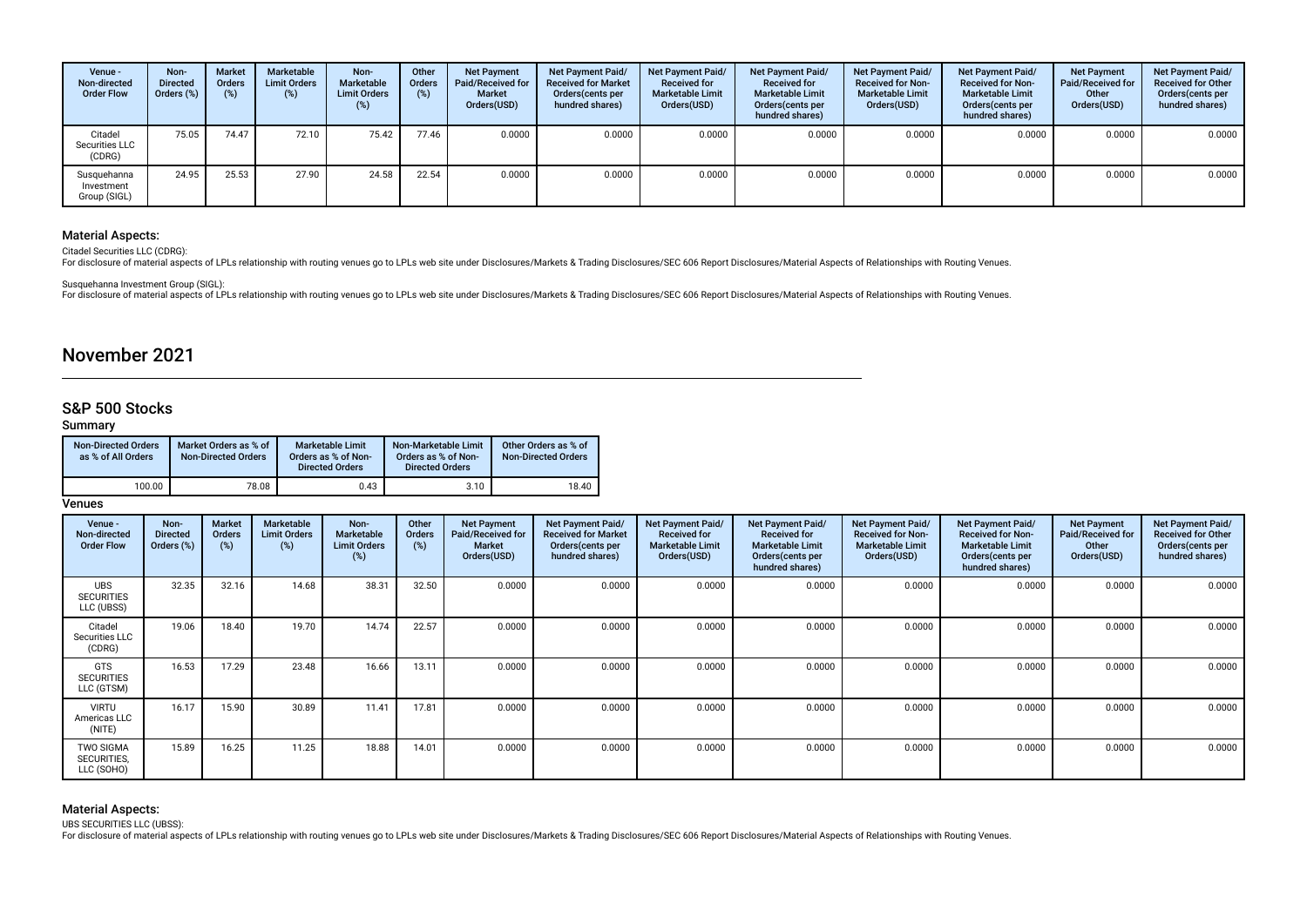#### Citadel Securities LLC (CDRG):

For disclosure of material aspects of LPLs relationship with routing venues go to LPLs web site under Disclosures/Markets & Trading Disclosures/SEC 606 Report Disclosures/Material Aspects of Relationships with Routing Venu

#### GTS SECURITIES LLC (GTSM):

For disclosure of material aspects of LPLs relationship with routing venues go to LPLs web site under Disclosures/Markets & Trading Disclosures/SEC 606 Report Disclosures/Material Aspects of Relationships with Routing Venu

VIRTU Americas LLC (NITE):

For disclosure of material aspects of LPLs relationship with routing venues go to LPLs web site under Disclosures/Markets & Trading Disclosures/SEC 606 Report Disclosures/Material Aspects of Relationships with Routing Venu

TWO SIGMA SECURITIES, LLC (SOHO):

For disclosure of material aspects of LPLs relationship with routing venues go to LPLs web site under Disclosures/Markets & Trading Disclosures/SEC 606 Report Disclosures/Material Aspects of Relationships with Routing Venu

 $\equiv$ 

# November 2021

### Non-S&P 500 Stocks

### Summary

| <b>Non-Directed Orders</b><br>as % of All Orders | Market Orders as % of<br><b>Non-Directed Orders</b> | <b>Marketable Limit</b><br>Orders as % of Non-<br><b>Directed Orders</b> | Non-Marketable Limit<br>Orders as % of Non-<br><b>Directed Orders</b> | Other Orders as % of<br><b>Non-Directed Orders</b> |
|--------------------------------------------------|-----------------------------------------------------|--------------------------------------------------------------------------|-----------------------------------------------------------------------|----------------------------------------------------|
| 100.00                                           | 82.10                                               | 2.00                                                                     | 3.76                                                                  | 12.14                                              |

**Venues** 

| Venue -<br>Non-directed<br><b>Order Flow</b>  | Non-<br><b>Directed</b><br>Orders (%) | <b>Market</b><br><b>Orders</b><br>(%) | Marketable<br><b>Limit Orders</b><br>(%) | Non-<br><b>Marketable</b><br><b>Limit Orders</b><br>(%) | Other<br><b>Orders</b><br>(%) | <b>Net Payment</b><br>Paid/Received for<br><b>Market</b><br>Orders(USD) | <b>Net Payment Paid/</b><br><b>Received for Market</b><br>Orders (cents per<br>hundred shares) | Net Payment Paid/<br><b>Received for</b><br><b>Marketable Limit</b><br>Orders(USD) | Net Payment Paid/<br><b>Received for</b><br><b>Marketable Limit</b><br>Orders (cents per<br>hundred shares) | Net Payment Paid/<br><b>Received for Non-</b><br><b>Marketable Limit</b><br>Orders(USD) | Net Payment Paid/<br><b>Received for Non-</b><br><b>Marketable Limit</b><br>Orders (cents per<br>hundred shares) | <b>Net Payment</b><br>Paid/Received for<br>Other<br>Orders(USD) | Net Payment Paid/<br><b>Received for Other</b><br>Orders(cents per<br>hundred shares) |
|-----------------------------------------------|---------------------------------------|---------------------------------------|------------------------------------------|---------------------------------------------------------|-------------------------------|-------------------------------------------------------------------------|------------------------------------------------------------------------------------------------|------------------------------------------------------------------------------------|-------------------------------------------------------------------------------------------------------------|-----------------------------------------------------------------------------------------|------------------------------------------------------------------------------------------------------------------|-----------------------------------------------------------------|---------------------------------------------------------------------------------------|
| Citadel<br>Securities LLC<br>(CDRG)           | 65.27                                 | 67.82                                 | 39.31                                    | 50.42                                                   | 56.82                         | 0.0000                                                                  | 0.0000                                                                                         | 0.0000                                                                             | 0.0000                                                                                                      | 0.0000                                                                                  | 0.0000                                                                                                           | 0.0000                                                          | 0.0000                                                                                |
| <b>UBS</b><br><b>SECURITIES</b><br>LLC (UBSS) | 15.98                                 | 14.70                                 | 13.37                                    | 27.15                                                   | 21.66                         | 0.0000                                                                  | 0.0000                                                                                         | 0.0000                                                                             | 0.0000                                                                                                      | 0.0000                                                                                  | 0.0000                                                                                                           | 0.0000                                                          | 0.0000                                                                                |
| <b>VIRTU</b><br>Americas LLC<br>(NITE)        | 10.50                                 | 8.66                                  | 45.09                                    | 17.37                                                   | 15.11                         | 0.0000                                                                  | 0.0000                                                                                         | 0.0000                                                                             | 0.0000                                                                                                      | 0.0000                                                                                  | 0.0000                                                                                                           | 0.0000                                                          | 0.0000                                                                                |
| GTS<br><b>SECURITIES</b><br>LLC (GTSM)        | 8.25                                  | 8.82                                  | 2.23                                     | 5.06                                                    | 6.41                          | 0.0000                                                                  | 0.0000                                                                                         | 0.0000                                                                             | 0.0000                                                                                                      | 0.0000                                                                                  | 0.0000                                                                                                           | 0.0000                                                          | 0.0000                                                                                |

### Material Aspects:

Citadel Securities LLC (CDRG):

For disclosure of material aspects of LPLs relationship with routing venues go to LPLs web site under Disclosures/Markets & Trading Disclosures/SEC 606 Report Disclosures/Material Aspects of Relationships with Routing Venu

UBS SECURITIES LLC (UBSS):

For disclosure of material aspects of LPLs relationship with routing venues go to LPLs web site under Disclosures/Markets & Trading Disclosures/SEC 606 Report Disclosures/Material Aspects of Relationships with Routing Venu

#### VIRTU Americas LLC (NITE):

For disclosure of material aspects of LPLs relationship with routing venues go to LPLs web site under Disclosures/Markets & Trading Disclosures/SEC 606 Report Disclosures/Material Aspects of Relationships with Routing Venu

GTS SECURITIES LLC (GTSM):

For disclosure of material aspects of LPLs relationship with routing venues go to LPLs web site under Disclosures/Markets & Trading Disclosures/SEC 606 Report Disclosures/Material Aspects of Relationships with Routing Venu

-------------------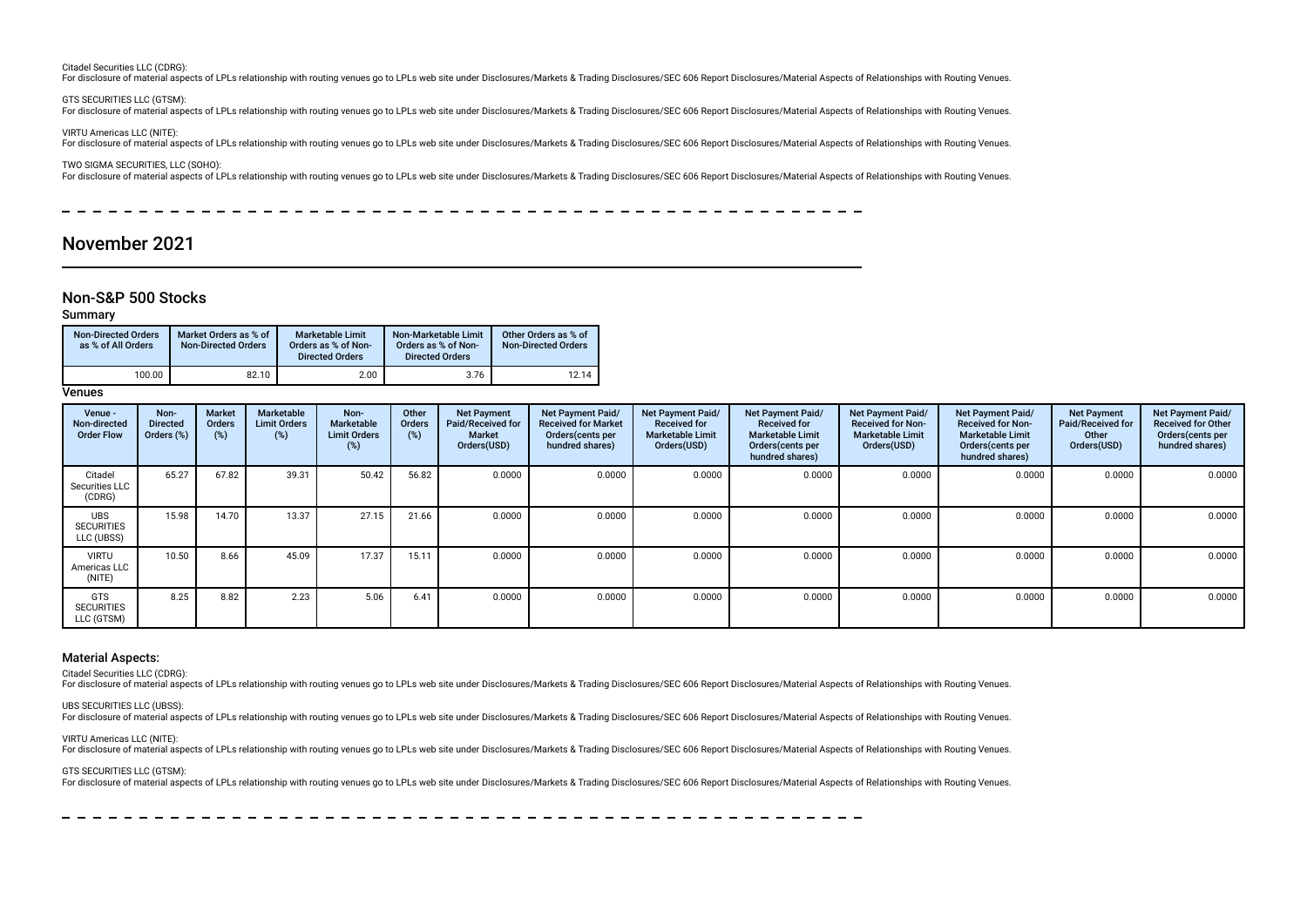# Options

### Summary

| <b>Non-Directed Orders</b><br>as % of All Orders | Market Orders as % of<br><b>Non-Directed Orders</b> | <b>Marketable Limit</b><br>Orders as % of Non-<br><b>Directed Orders</b> | Non-Marketable Limit<br>Orders as % of Non-<br><b>Directed Orders</b> | Other Orders as % of<br><b>Non-Directed Orders</b> |
|--------------------------------------------------|-----------------------------------------------------|--------------------------------------------------------------------------|-----------------------------------------------------------------------|----------------------------------------------------|
| 100.00                                           | 46.42                                               | 4.55                                                                     | 37.82                                                                 | 11.21                                              |

**Venues** 

| Venue -<br>Non-directed<br><b>Order Flow</b> | Non-<br><b>Directed</b><br>Orders $(\%)$ | <b>Market</b><br>Orders<br>(%) | Marketable<br><b>Limit Orders</b><br>(%) | Non-<br>Marketable<br><b>Limit Orders</b> | Other<br>Orders<br>(%) | <b>Net Payment</b><br>Paid/Received for<br><b>Market</b><br>Orders(USD) | <b>Net Payment Paid/</b><br><b>Received for Market</b><br>Orders(cents per<br>hundred shares) | Net Payment Paid/<br><b>Received for</b><br><b>Marketable Limit</b><br>Orders(USD) | <b>Net Payment Paid/</b><br><b>Received for</b><br><b>Marketable Limit</b><br>Orders (cents per<br>hundred shares) | <b>Net Payment Paid/</b><br><b>Received for Non-</b><br><b>Marketable Limit</b><br>Orders(USD) | Net Payment Paid/<br><b>Received for Non-</b><br><b>Marketable Limit</b><br>Orders (cents per<br>hundred shares) | <b>Net Payment</b><br>Paid/Received for<br>Other<br>Orders(USD) | Net Payment Paid/<br><b>Received for Other</b><br>Orders(cents per<br>hundred shares) |
|----------------------------------------------|------------------------------------------|--------------------------------|------------------------------------------|-------------------------------------------|------------------------|-------------------------------------------------------------------------|-----------------------------------------------------------------------------------------------|------------------------------------------------------------------------------------|--------------------------------------------------------------------------------------------------------------------|------------------------------------------------------------------------------------------------|------------------------------------------------------------------------------------------------------------------|-----------------------------------------------------------------|---------------------------------------------------------------------------------------|
| Citadel<br>Securities LLC<br>(CDRG)          | 59.45                                    | 57.38                          | 56.11                                    | 60.20                                     | 66.86                  | 0.0000                                                                  | 0.0000                                                                                        | 0.0000                                                                             | 0.0000                                                                                                             | 0.0000                                                                                         | 0.0000                                                                                                           | 0.0000                                                          | 0.0000                                                                                |
| Susquehanna<br>Investment<br>Group (SIGL)    | 40.55                                    | 42.62                          | 43.89                                    | 39.80                                     | 33.14                  | 0.0000                                                                  | 0.0000                                                                                        | 0.0000                                                                             | 0.0000                                                                                                             | 0.0000                                                                                         | 0.0000                                                                                                           | 0.0000                                                          | 0.0000                                                                                |

## Material Aspects:

Citadel Securities LLC (CDRG):<br>For disclosure of material aspects of LPLs relationship with routing venues go to LPLs web site under Disclosures/Markets & Trading Disclosures/SEC 606 Report Disclosures/Material Aspects of

Susquehanna Investment Group (SIGL):<br>For disclosure of material aspects of LPLs relationship with routing venues go to LPLs web site under Disclosures/Markets & Trading Disclosures/SEC 606 Report Disclosures/Material Aspec

# December 2021

# S&P 500 Stocks

Summary

| <b>Non-Directed Orders</b><br>as % of All Orders | Market Orders as % of<br><b>Non-Directed Orders</b> | <b>Marketable Limit</b><br>Orders as % of Non-<br><b>Directed Orders</b> | Non-Marketable Limit<br>Orders as % of Non-<br><b>Directed Orders</b> | Other Orders as % of<br><b>Non-Directed Orders</b> |  |
|--------------------------------------------------|-----------------------------------------------------|--------------------------------------------------------------------------|-----------------------------------------------------------------------|----------------------------------------------------|--|
| 100.00                                           | 78.47                                               | 0.50                                                                     | 2.15                                                                  | 18.88                                              |  |

| Venue -<br>Non-directed<br><b>Order Flow</b>  | Non-<br><b>Directed</b><br>Orders (%) | <b>Market</b><br><b>Orders</b><br>(%) | Marketable<br><b>Limit Orders</b><br>(%) | Non-<br>Marketable<br><b>Limit Orders</b><br>(%) | Other<br><b>Orders</b><br>(%) | <b>Net Payment</b><br>Paid/Received for<br><b>Market</b><br>Orders(USD) | Net Payment Paid/<br><b>Received for Market</b><br>Orders(cents per<br>hundred shares) | <b>Net Payment Paid/</b><br><b>Received for</b><br><b>Marketable Limit</b><br>Orders(USD) | Net Payment Paid/<br><b>Received for</b><br><b>Marketable Limit</b><br>Orders (cents per<br>hundred shares) | Net Payment Paid/<br><b>Received for Non-</b><br><b>Marketable Limit</b><br>Orders(USD) | Net Payment Paid/<br><b>Received for Non-</b><br><b>Marketable Limit</b><br>Orders (cents per<br>hundred shares) | <b>Net Payment</b><br>Paid/Received for<br>Other<br>Orders(USD) | Net Payment Paid/<br><b>Received for Other</b><br>Orders (cents per<br>hundred shares) |
|-----------------------------------------------|---------------------------------------|---------------------------------------|------------------------------------------|--------------------------------------------------|-------------------------------|-------------------------------------------------------------------------|----------------------------------------------------------------------------------------|-------------------------------------------------------------------------------------------|-------------------------------------------------------------------------------------------------------------|-----------------------------------------------------------------------------------------|------------------------------------------------------------------------------------------------------------------|-----------------------------------------------------------------|----------------------------------------------------------------------------------------|
| <b>UBS</b><br><b>SECURITIES</b><br>LLC (UBSS) | 30.29                                 | 30.22                                 | 36.71                                    | 26.61                                            | 30.88                         | 0.0000                                                                  | 0.0000                                                                                 | 0.0000                                                                                    | 0.0000                                                                                                      | 0.0000                                                                                  | 0.0000                                                                                                           | 0.0000                                                          | 0.0000                                                                                 |
| Citadel<br>Securities LLC<br>(CDRG)           | 18.64                                 | 17.99                                 | 8.33                                     | 17.49                                            | 21.76                         | 0.0000                                                                  | 0.0000                                                                                 | 0.0000                                                                                    | 0.0000                                                                                                      | 0.0000                                                                                  | 0.0000                                                                                                           | 0.0000                                                          | 0.0000                                                                                 |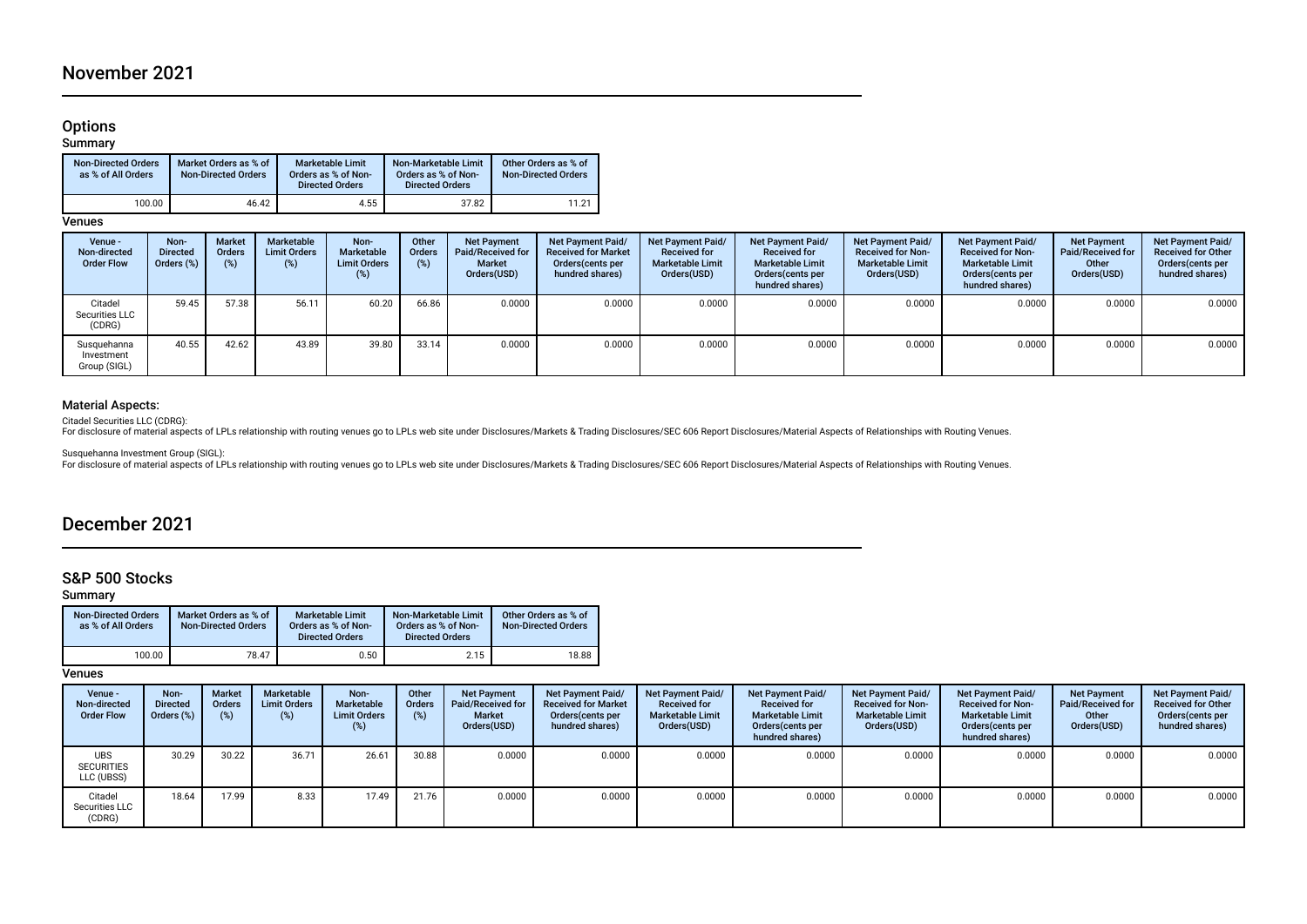| Venue -<br>Non-directed<br><b>Order Flow</b>  | Non-<br><b>Directed</b><br>Orders (%) | <b>Market</b><br><b>Orders</b><br>(%) | Marketable<br><b>Limit Orders</b><br>(%) | Non-<br>Marketable<br><b>Limit Orders</b><br>(%) | Other<br><b>Orders</b><br>(%) | <b>Net Payment</b><br>Paid/Received for<br>Market<br>Orders(USD) | <b>Net Payment Paid/</b><br><b>Received for Market</b><br>Orders(cents per<br>hundred shares) | <b>Net Payment Paid/</b><br><b>Received for</b><br><b>Marketable Limit</b><br>Orders(USD) | Net Payment Paid/<br><b>Received for</b><br><b>Marketable Limit</b><br>Orders (cents per<br>hundred shares) | <b>Net Payment Paid/</b><br><b>Received for Non-</b><br><b>Marketable Limit</b><br>Orders(USD) | Net Payment Paid/<br><b>Received for Non-</b><br><b>Marketable Limit</b><br>Orders(cents per<br>hundred shares) | <b>Net Payment</b><br>Paid/Received for<br>Other<br>Orders(USD) | Net Payment Paid/<br><b>Received for Other</b><br>Orders (cents per<br>hundred shares) |
|-----------------------------------------------|---------------------------------------|---------------------------------------|------------------------------------------|--------------------------------------------------|-------------------------------|------------------------------------------------------------------|-----------------------------------------------------------------------------------------------|-------------------------------------------------------------------------------------------|-------------------------------------------------------------------------------------------------------------|------------------------------------------------------------------------------------------------|-----------------------------------------------------------------------------------------------------------------|-----------------------------------------------------------------|----------------------------------------------------------------------------------------|
| <b>VIRTU</b><br>Americas LLC<br>(NITE)        | 16.10                                 | 15.78                                 | 6.32                                     | 14.24                                            | 17.86                         | 0.0000                                                           | 0.0000                                                                                        | 0.0000                                                                                    | 0.0000                                                                                                      | 0.0000                                                                                         | 0.0000                                                                                                          | 0.0000                                                          | 0.0000                                                                                 |
| <b>GTS</b><br><b>SECURITIES</b><br>LLC (GTSM) | 15.05                                 | 15.72                                 | 32.88                                    | 18.18                                            | 11.44                         | 0.0000                                                           | 0.0000                                                                                        | 0.0000                                                                                    | 0.0000                                                                                                      | 0.0000                                                                                         | 0.0000                                                                                                          | 0.0000                                                          | 0.0000                                                                                 |
| <b>TWO SIGMA</b><br>SECURITIES,<br>LLC (SOHO) | 14.62                                 | 14.85                                 | 13.31                                    | 16.73                                            | 13.46                         | 0.0000                                                           | 0.0000                                                                                        | 0.0000                                                                                    | 0.0000                                                                                                      | 0.0000                                                                                         | 0.0000                                                                                                          | 0.0000                                                          | 0.0000                                                                                 |
| <b>JANE STREET</b><br>CAPITAL, LLC<br>(JNST)  | 5.30                                  | 5.44                                  | 2.45                                     | 6.75                                             | 4.60                          | 0.0000                                                           | 0.0000                                                                                        | 0.0000                                                                                    | 0.0000                                                                                                      | 0.0000                                                                                         | 0.0000                                                                                                          | 0.0000                                                          | 0.0000                                                                                 |

UBS SECURITIES LLC (UBSS):

For disclosure of material aspects of LPLs relationship with routing venues go to LPLs web site under Disclosures/Markets & Trading Disclosures/SEC 606 Report Disclosures/Material Aspects of Relationships with Routing Venu

#### Citadel Securities LLC (CDRG):

For disclosure of material aspects of LPLs relationship with routing venues go to LPLs web site under Disclosures/Markets & Trading Disclosures/SEC 606 Report Disclosures/Material Aspects of Relationships with Routing Venu

### VIRTU Americas LLC (NITE):

For disclosure of material aspects of LPLs relationship with routing venues go to LPLs web site under Disclosures/Markets & Trading Disclosures/SEC 606 Report Disclosures/Material Aspects of Relationships with Routing Venu

#### GTS SECURITIES LLC (GTSM):

For disclosure of material aspects of LPLs relationship with routing venues go to LPLs web site under Disclosures/Markets & Trading Disclosures/SEC 606 Report Disclosures/Material Aspects of Relationships with Routing Venu

#### TWO SIGMA SECURITIES, LLC (SOHO):

For disclosure of material aspects of LPLs relationship with routing venues go to LPLs web site under Disclosures/Markets & Trading Disclosures/SEC 606 Report Disclosures/Material Aspects of Relationships with Routing Venu

#### JANE STREET CAPITAL, LLC (JNST):

For disclosure of material aspects of LPLs relationship with routing venues go to LPLs web site under Disclosures/Markets & Trading Disclosures/SEC 606 Report Disclosures/Material Aspects of Relationships with Routing Venu

# December 2021

# Non-S&P 500 Stocks

### Summary

| <b>Non-Directed Orders</b><br>as % of All Orders | Market Orders as % of<br><b>Non-Directed Orders</b> | Marketable Limit<br>Orders as % of Non-<br><b>Directed Orders</b> | Non-Marketable Limit<br>Orders as % of Non-<br><b>Directed Orders</b> | Other Orders as % of<br><b>Non-Directed Orders</b> |
|--------------------------------------------------|-----------------------------------------------------|-------------------------------------------------------------------|-----------------------------------------------------------------------|----------------------------------------------------|
| 100.00                                           | 83.52                                               | 1.22                                                              | 2.69                                                                  | 12.58                                              |

| Venue -<br>Non-directed<br><b>Order Flow</b> | Non-<br><b>Directed</b><br>$7$ rders $(\%)$ | <b>Market</b><br>Orders<br>(%) | <b>Marketable</b><br><b>Limit Orders</b><br>$(\%)$ | Non-<br>Marketable<br><b>Limit Orders</b> | Other<br>Orders<br>(%) | <b>Net Payment</b><br>Paid/Received for<br><b>Market</b><br>Orders(USD) | <b>Net Payment Paid/</b><br><b>Received for Market</b><br>Orders (cents per<br>hundred shares) | <b>Net Payment Paid/</b><br><b>Received for</b><br><b>Marketable Limit</b><br>Orders(USD) | Net Payment Paid/<br><b>Received for</b><br><b>Marketable Limit</b><br>Orders (cents per<br>hundred shares) | <b>Net Payment Paid/</b><br><b>Received for Non-</b><br><b>Marketable Limit</b><br>Orders(USD) | <b>Net Payment Paid/</b><br><b>Received for Non-</b><br><b>Marketable Limit</b><br>Orders(cents per<br>hundred shares) | <b>Net Payment</b><br>Paid/Received for<br>Other<br>Orders(USD) | <b>Net Payment Paid/</b><br><b>Received for Other</b><br>Orders (cents per<br>hundred shares) |
|----------------------------------------------|---------------------------------------------|--------------------------------|----------------------------------------------------|-------------------------------------------|------------------------|-------------------------------------------------------------------------|------------------------------------------------------------------------------------------------|-------------------------------------------------------------------------------------------|-------------------------------------------------------------------------------------------------------------|------------------------------------------------------------------------------------------------|------------------------------------------------------------------------------------------------------------------------|-----------------------------------------------------------------|-----------------------------------------------------------------------------------------------|
| Citadel<br>Securities LLC<br>(CDRG)          | 60.80                                       | 62.24                          | 45.45                                              | 56.65                                     | 53.53                  | 0.0000                                                                  | 0.0000                                                                                         | 0.0000                                                                                    | 0.0000                                                                                                      | 0.0000                                                                                         | 0.0000                                                                                                                 | 0.0000                                                          | 0.0000                                                                                        |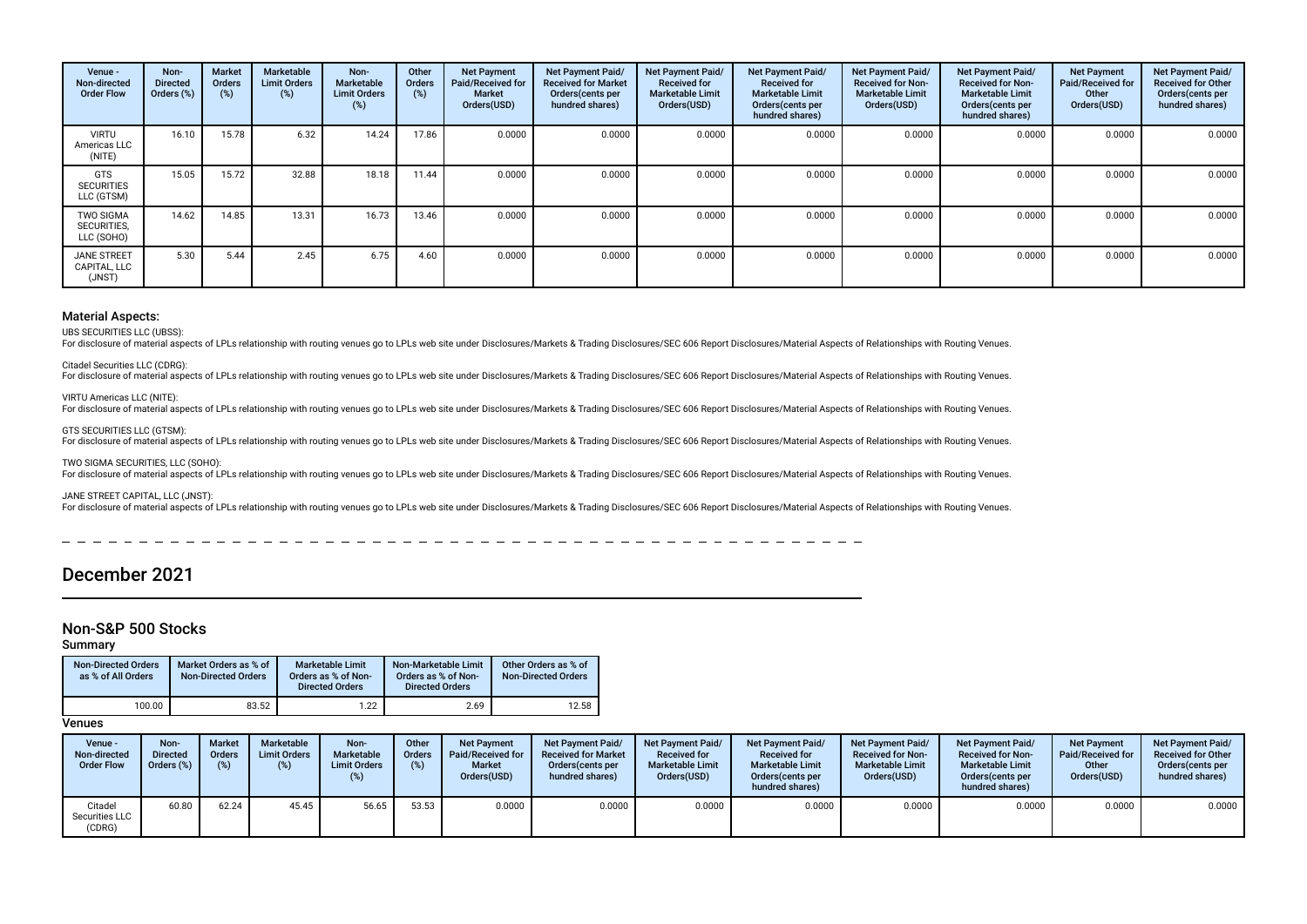| Venue -<br>Non-directed<br><b>Order Flow</b>  | Non-<br><b>Directed</b><br>Orders (%) | <b>Market</b><br><b>Orders</b><br>(%) | Marketable<br><b>Limit Orders</b><br>$(\%)$ | Non-<br>Marketable<br><b>Limit Orders</b><br>(%) | Other<br>Orders<br>(%) | <b>Net Payment</b><br>Paid/Received for<br><b>Market</b><br>Orders(USD) | Net Payment Paid/<br><b>Received for Market</b><br>Orders (cents per<br>hundred shares) | Net Payment Paid/<br><b>Received for</b><br><b>Marketable Limit</b><br>Orders(USD) | <b>Net Payment Paid/</b><br><b>Received for</b><br><b>Marketable Limit</b><br>Orders (cents per<br>hundred shares) | <b>Net Payment Paid/</b><br><b>Received for Non-</b><br><b>Marketable Limit</b><br>Orders(USD) | <b>Net Payment Paid/</b><br><b>Received for Non-</b><br><b>Marketable Limit</b><br>Orders(cents per<br>hundred shares) | <b>Net Payment</b><br>Paid/Received for<br>Other<br>Orders(USD) | Net Payment Paid/<br><b>Received for Other</b><br>Orders (cents per<br>hundred shares) |
|-----------------------------------------------|---------------------------------------|---------------------------------------|---------------------------------------------|--------------------------------------------------|------------------------|-------------------------------------------------------------------------|-----------------------------------------------------------------------------------------|------------------------------------------------------------------------------------|--------------------------------------------------------------------------------------------------------------------|------------------------------------------------------------------------------------------------|------------------------------------------------------------------------------------------------------------------------|-----------------------------------------------------------------|----------------------------------------------------------------------------------------|
| <b>UBS</b><br><b>SECURITIES</b><br>LLC (UBSS) | 15.13                                 | 14.19                                 | 11.10                                       | 21.06                                            | 20.55                  | 0.0000                                                                  | 0.0000                                                                                  | 0.0000                                                                             | 0.0000                                                                                                             | 0.0000                                                                                         | 0.0000                                                                                                                 | 0.0000                                                          | 0.0000                                                                                 |
| <b>VIRTU</b><br>Americas LLC<br>(NITE)        | 9.75                                  | 8.43                                  | 35.92                                       | 14.68                                            | 14.96                  | 0.0000                                                                  | 0.0000                                                                                  | 0.0000                                                                             | 0.0000                                                                                                             | 0.0000                                                                                         | 0.0000                                                                                                                 | 0.0000                                                          | 0.0000                                                                                 |
| GTS<br><b>SECURITIES</b><br>LLC (GTSM)        | 7.32                                  | 7.64                                  | 5.77                                        | 3.73                                             | 6.09                   | 0.0000                                                                  | 0.0000                                                                                  | 0.0000                                                                             | 0.0000                                                                                                             | 0.0000                                                                                         | 0.0000                                                                                                                 | 0.0000                                                          | 0.0000                                                                                 |
| <b>JANE STREET</b><br>CAPITAL, LLC<br>(JNST)  | 7.00                                  | 7.50                                  | 1.76                                        | 3.88                                             | 4.87                   | 0.0000                                                                  | 0.0000                                                                                  | 0.0000                                                                             | 0.0000                                                                                                             | 0.0000                                                                                         | 0.0000                                                                                                                 | 0.0000                                                          | 0.0000                                                                                 |

Citadel Securities LLC (CDRG):

For disclosure of material aspects of LPLs relationship with routing venues go to LPLs web site under Disclosures/Markets & Trading Disclosures/SEC 606 Report Disclosures/Material Aspects of Relationships with Routing Venu

#### UBS SECURITIES LLC (UBSS):

For disclosure of material aspects of LPLs relationship with routing venues go to LPLs web site under Disclosures/Markets & Trading Disclosures/SEC 606 Report Disclosures/Material Aspects of Relationships with Routing Venu

### VIRTU Americas LLC (NITE):

For disclosure of material aspects of LPLs relationship with routing venues go to LPLs web site under Disclosures/Markets & Trading Disclosures/SEC 606 Report Disclosures/Material Aspects of Relationships with Routing Venu

### GTS SECURITIES LLC (GTSM):

For disclosure of material aspects of LPLs relationship with routing venues go to LPLs web site under Disclosures/Markets & Trading Disclosures/SEC 606 Report Disclosures/Material Aspects of Relationships with Routing Venu

### JANE STREET CAPITAL, LLC (JNST):

For disclosure of material aspects of LPLs relationship with routing venues go to LPLs web site under Disclosures/Markets & Trading Disclosures/SEC 606 Report Disclosures/Material Aspects of Relationships with Routing Venu

L.  $\overline{a}$  $\overline{\phantom{0}}$  $\frac{1}{2}$ 

# December 2021

## **Options**

## Summary

| <b>Non-Directed Orders</b><br>as % of All Orders | Market Orders as % of<br><b>Non-Directed Orders</b> | <b>Marketable Limit</b><br>Orders as % of Non-<br><b>Directed Orders</b> | Non-Marketable Limit<br>Orders as % of Non-<br><b>Directed Orders</b> | Other Orders as % of<br><b>Non-Directed Orders</b> |
|--------------------------------------------------|-----------------------------------------------------|--------------------------------------------------------------------------|-----------------------------------------------------------------------|----------------------------------------------------|
| 100.00                                           | 46.04                                               | 4.12                                                                     | 37.60                                                                 | 12.25                                              |

| Venue -<br>Non-directed<br><b>Order Flow</b> | Non-<br><b>Directed</b><br>Orders (%) | <b>Market</b><br><b>Orders</b><br>(% | Marketable<br><b>Limit Orders</b><br>(%) | Non-<br>Marketable<br><b>Limit Orders</b><br>$(\%)$ | Other<br><b>Orders</b> | <b>Net Payment</b><br><b>Paid/Received for</b><br><b>Market</b><br>Orders(USD) | Net Payment Paid/<br><b>Received for Market</b><br>Orders (cents per<br>hundred shares) | Net Payment Paid/<br><b>Received for</b><br><b>Marketable Limit</b><br>Orders(USD) | <b>Net Payment Paid/</b><br><b>Received for</b><br><b>Marketable Limit</b><br>Orders (cents per<br>hundred shares) | Net Payment Paid/<br><b>Received for Non-</b><br><b>Marketable Limit</b><br>Orders(USD) | <b>Net Payment Paid/</b><br><b>Received for Non-</b><br><b>Marketable Limit</b><br>Orders(cents per<br>hundred shares) | <b>Net Payment</b><br><b>Paid/Received for</b><br>Other<br>Orders(USD) | Net Payment Paid/<br><b>Received for Other</b><br>Orders (cents per<br>hundred shares) |
|----------------------------------------------|---------------------------------------|--------------------------------------|------------------------------------------|-----------------------------------------------------|------------------------|--------------------------------------------------------------------------------|-----------------------------------------------------------------------------------------|------------------------------------------------------------------------------------|--------------------------------------------------------------------------------------------------------------------|-----------------------------------------------------------------------------------------|------------------------------------------------------------------------------------------------------------------------|------------------------------------------------------------------------|----------------------------------------------------------------------------------------|
| Citadel<br>Securities LLC<br>(CDRG)          | 55.51                                 | 52.14                                | 57.87                                    | 56.74                                               | 63.62                  | 0.0000                                                                         | 0.0000                                                                                  | 0.0000                                                                             | 0.0000                                                                                                             | 0.0000                                                                                  | 0.0000                                                                                                                 | 0.0000                                                                 | 0.0000                                                                                 |
| Susquehanna<br>Investment<br>Group (SIGL)    | 44.49                                 | 47.86                                | 42.13                                    | 43.26                                               | 36.38                  | 0.0000                                                                         | 0.0000                                                                                  | 0.0000                                                                             | 0.0000                                                                                                             | 0.0000                                                                                  | 0.0000                                                                                                                 | 0.0000                                                                 | 0.0000                                                                                 |